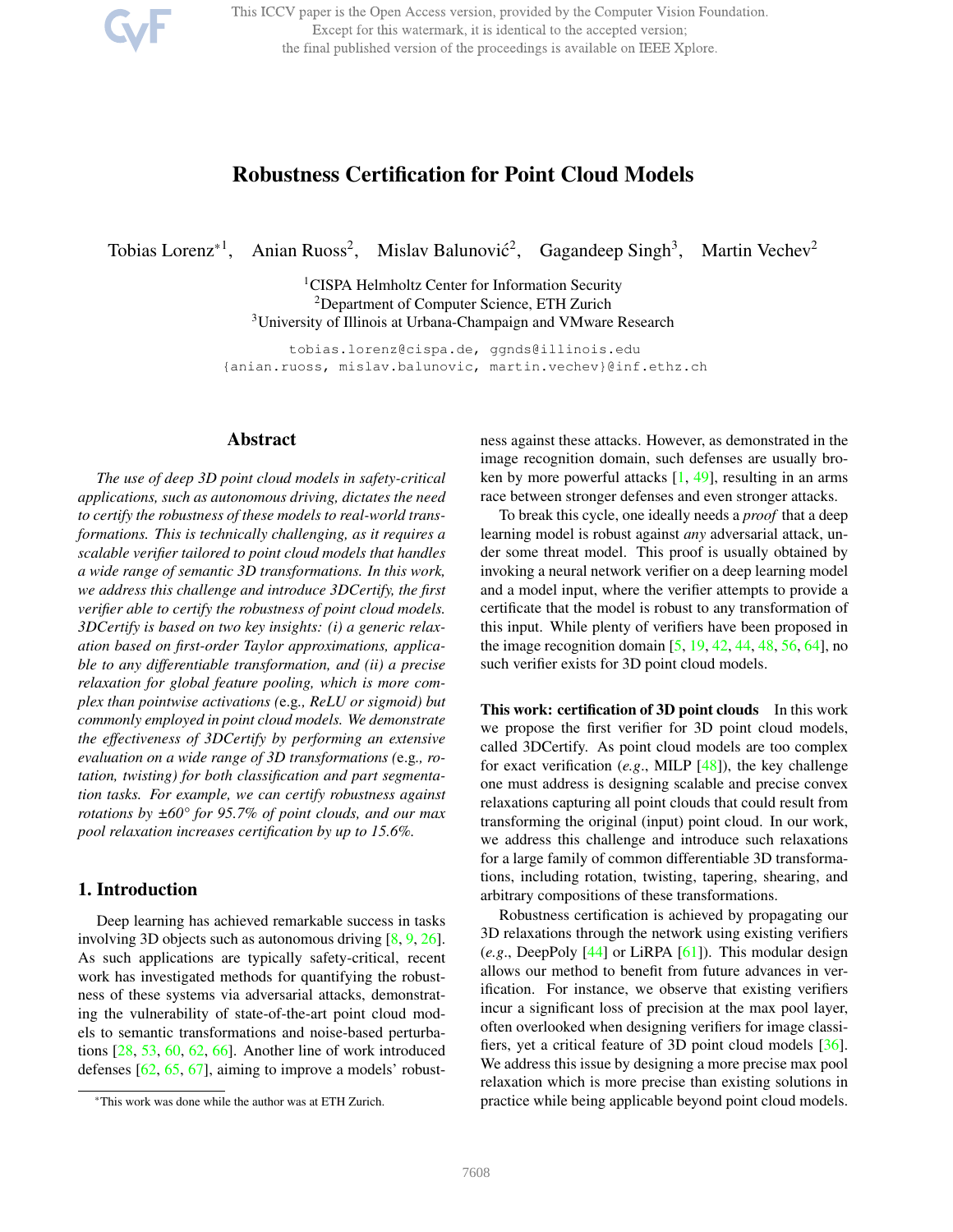Using 3DCertify, we are able to certify, for the first time, the robustness of the PointNet [36] model to semantic transformations on two challenging tasks: object classification on the ModelNet40 [59] dataset and part segmentation on the ShapeNet [7] dataset. We consider PointNet since, despite its relatively simple architecture, it performs well in terms of classification, segmentation, and certification, and provides the basis for more complex models [37, 52], which could be certified with future advances in verification.

Key contributions Our main contributions are:

- A novel framework based on first-order Taylor approximations for fast computation of linear relaxations of semantic 3D transformations of point clouds.
- A scalable linear relaxation for max pool that is provably more precise than prior work while being widely applicable to certification tasks beyond point clouds.
- The identification of inherent accuracy-robustness trade-offs in point cloud networks and a detailed ablation study of robustness-enhancing methods.
- The first robustness verifier of 3D point cloud models for object classification and part segmentation.
- A comprehensive experimental evaluation of our method on the PointNet [36] architecture and different datasets using a variety of semantic transformations. We make our implementation publicly available at https://github.com/eth-sri/3dcertify.

# 2. Background & Related Work

We now provide the necessary background on 3D point clouds and neural network certification, and give an overview of work closely related to ours in these areas.

3D point cloud models 3D data can be represented in several different ways (*e.g*., 2D projections, 3D voxels, or 3D meshes), each with distinct advantages for specific applications. In this work, we consider 3D point clouds, which represent an object as an unordered set of points. Point clouds are sparse, requiring less space than, *e.g*., voxels, and are the natural representation of 3D sensors such as LI-DAR devices. The key challenge for neural networks handling point clouds is to be invariant to permutations in the order of 3D points. Qi *et al*. [36] were the first to address this challenge with their novel PointNet architecture, which aggregates local, pointwise features with a symmetric function (usually max pool) to obtain a permutation-invariant global feature vector that can be processed by any taskspecific network, including classification and part segmentation models. In an effort to boost model performance, the PointNet architecture has been extended to include local information  $[37, 52]$ , or rotation-invariant features  $[25]$ .

Adversarial attacks on point cloud models Qi *et al*. [36] performed an initial investigation of the robustness of the PointNet architecture by introducing the concepts of critical points and upper bound shapes. They demonstrated that all sampled point clouds lying between critical points and upper bound shapes generate the same global feature vectors and thus obtain the same classification. However, this form of robustness quantification only holds for the concrete samples and does not consider adversarial transformations. The latter problem was addressed by a recent line of work that extended the well-studied problem of adversarial attacks for images to the 3D point cloud domain by considering adversarial point perturbation and generation [20, 23, 28, 29, 53, 60, 62], real-world adversarial objects for LIDAR sensors  $[6]$ , occlusion attacks  $[55]$ , and adversarial rotations [66]. The adversarial vulnerability of 3D point cloud models has spurred the development of corresponding defense methods, based on perturbation measurement  $[62]$ , outlier removal and upsampling  $[67]$ , and adversarial training  $[28, 65]$ . However, similar to the image setting, many of these adversarial defenses were later broken by stronger attacks [46], illustrating the need for provable robustness guarantees of 3D point cloud models.

Neural network certification Existing certifiers prove the robustness of image and NLP models: they compute a certificate which guarantees that no attack in a given range can change the predicted label (local robustness). These approaches generally focus on  $\ell_p$ -norm threat models (*i.e.*, changing pixel intensities) and are based on the following three-step process: (i) compute a convex shape that encloses the space of all inputs obtainable from a given threat model, implying that the shape is *sound*, (ii) propagate the input shape through the network to obtain an output shape on the logits, and (iii) check that all concrete outputs within that output shape are classified to the correct class. For smaller networks, certification can be performed exactly with SMT solvers [19] or mixed-integer linear programming [48], but scaling to bigger networks requires computing an overapproximation of the output shape which can cause false positives, *i.e*., the verifier fails to prove robustness even though it holds. A variety of such methods have been proposed based on semi-definite relaxations [38], linear relaxations [4, 5, 14, 27, 41, 43, 44, 51, 54, 56, 61, 64], or combinations of solvers and the above [34, 42, 45, 50]. These overapproximation methods compute convex relaxations for nonlinear network operations (*e.g*., ReLU or max pool). The main challenge in the design of these relaxations is balancing their cost and precision. Certification can also be performed via randomized smoothing [10, 22, 40], which, however, provides probabilistic guarantees for a smoothed version of the original model and also incurs overhead during inference (as it requires additional sampling).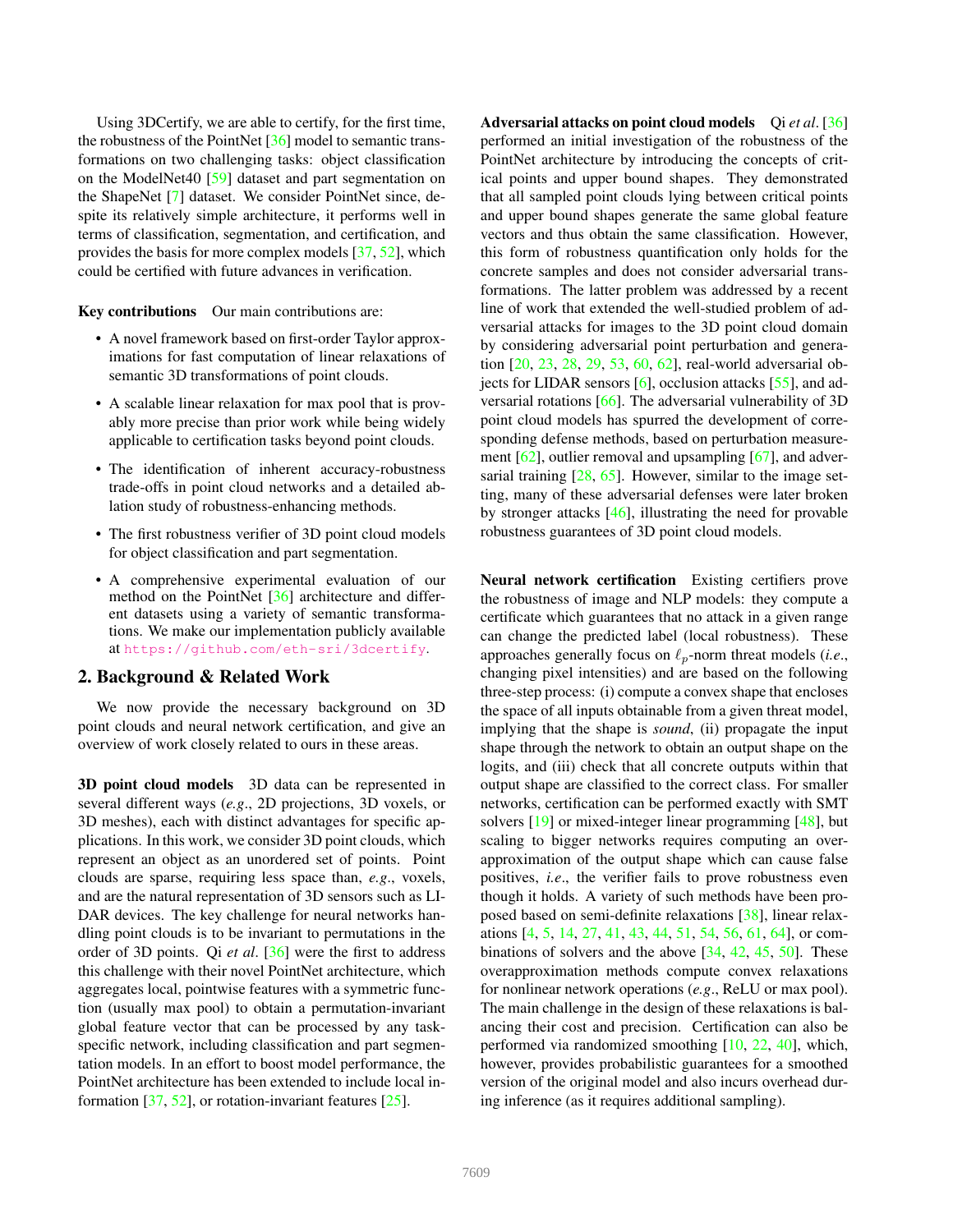

Figure 1. Overview of 3DCertify, consisting of two components: (i) a method to compute linear relaxations of 3D transformations for point clouds, and (ii) an improved network verifier. The first stage receives a point cloud and a transformation as input and computes a linear relaxation around all possible transformed point clouds. This relaxation is passed to the second stage, where the verifier tries to prove that a given network correctly classifies the input object under all (infinitely many) transformations. The verifier leverages our improved relaxation for the global max pool commonly employed in 3D models, enabling certification of significantly more objects than prior work.

**Certification of semantic transformations** Beside  $\ell_p$ norm threat models, neural network certification against semantic image transformations (*e.g*., rotation or translation) have been recently considered. These approaches use enumeration [35], intervals [44], linear relaxations [2, 33, 39], or randomized smoothing [11, 24]. Inspired by randomized smoothing, concurrent work [30] computes probabilistic certificates for point cloud models against modifying a few individual points (addition or deletion), but cannot handle the semantic transformations considered in our work (*e.g*., rotations or shearing). Another concurrent work [12] introduces an alternative approach to certify segmentation based on randomized smoothing. To the best of our knowledge, no prior certification method can handle the type of transformations on point cloud models which we consider. To achieve our goal, we leverage the high-level idea of DeepG [2], *i.e*., we compute linear bounds on the transformed point positions in terms of the transformation parameters (*e.g*., rotation angle). DeepG computes these bounds via a combination of sampling and optimization, which is asymptotically optimal but can unfortunately require exponential time for 3D transformations with many variables. Accordingly, this severely affects the practicality of the method, as we demonstrate experimentally. Thus, in our work, we first show how to generalize DeepG to the 3D point cloud setting and then introduce a more efficient (constant time) relaxation framework specifically tailored to point clouds. The asymptotic benefit is also reflected in practice, where we demonstrate 1000x speed-ups over the DeepG generalization, with minimal or no loss of precision.

We achieve end-to-end certification by providing our linear bounds as input to neural network verifiers, such as DeepPoly [44] and LiRPA [61], which work by overapproximating common functions (*e.g*., ReLU) with a linear upper and lower bound for every output in terms of its inputs. To further improve on our results, we develop a novel max pool relaxation compatible with these verifiers (LiRPA does not support max pool, and DeepPoly's relaxation is imprecise as we will show experimentally). Finally, we show that our relaxations are generally applicable and of interest beyond the point cloud setting.

## 3. 3DCertify: 3D Point Cloud Verifier

We now present 3DCertify, our novel system for certifying the robustness of deep learning models for point clouds against perturbations on the input data. A high-level overview of 3DCertify is shown in Fig. 1. Given a neural network (*e.g*., PointNet), a point cloud (*e.g*., airplane), and a transformation (*e.g.*,  $\pm 60^{\circ}$  rotation), the goal of our system is to prove that all transformed point clouds are classified correctly by the network. The original point cloud and all considered transformations are shown in the left part of Fig. 1. Verification using our system consists of two main parts: (i) a general method for computing linear relaxations on a semantic transformation function, and (ii) an improved network verifier to certify the robustness of point cloud models based on these linear relaxations. Our system is highly modular: various convex relaxations can be used in the first part, and a wide range of network verifiers (both complete and incomplete) can be used in the second part.

For the first part of 3DCertify, we propose two different methods for computing linear relaxations of the transformation function, each with different benefits and drawbacks: (a) a generalization of DeepG [2] from images to 3D point clouds, and (b) a novel framework based on first-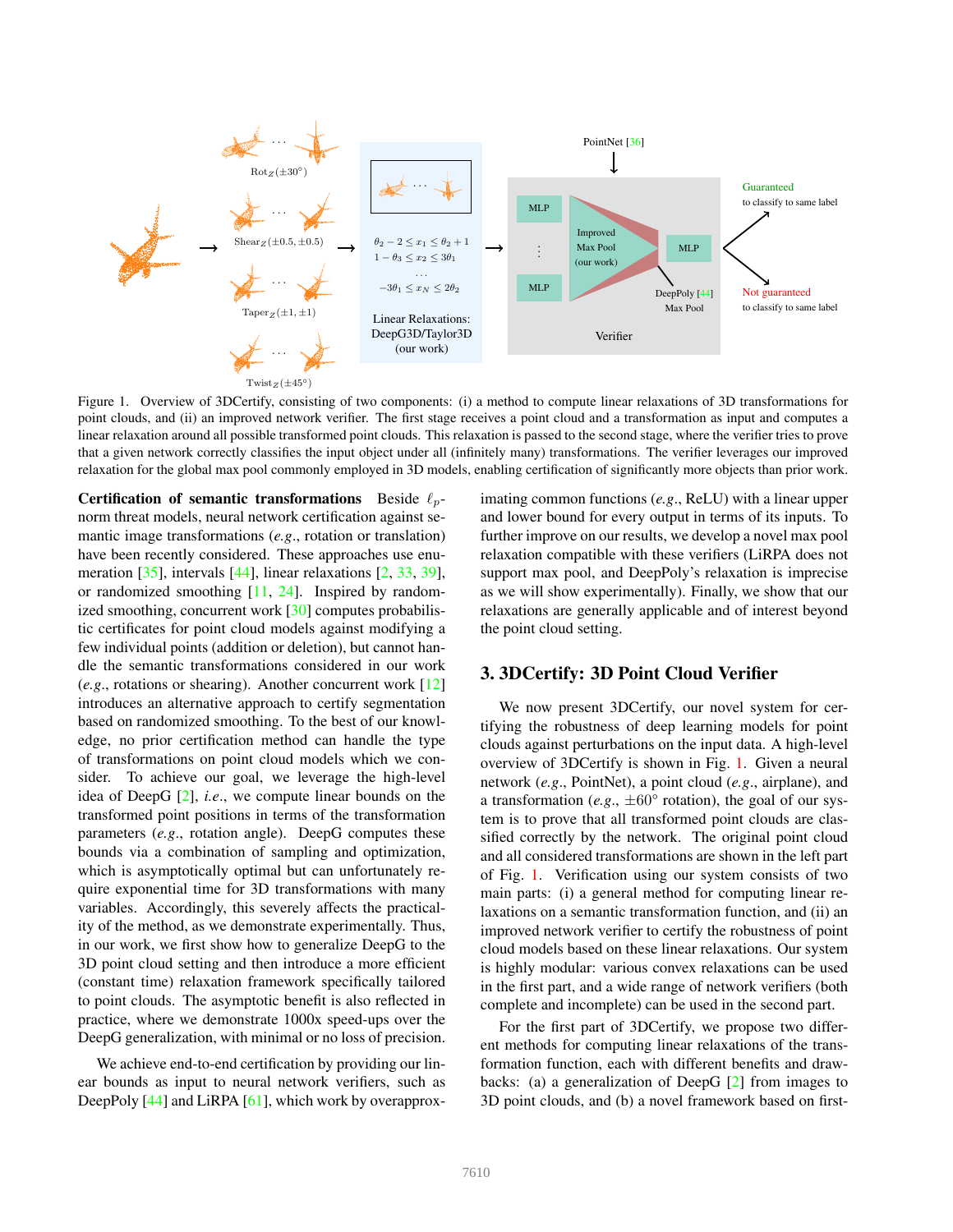order Taylor approximations. The DeepG generalization (Section 3.1) computes asymptotically optimal constraints but is more expensive, especially for transformations with many parameters. In contrast, our Taylor relaxations (Section 3.2) are fast to compute (in constant time), with minimal precision loss over the constraints from DeepG.

For the second part, we leverage the state-of-the-art verifiers DeepPoly [44] and LiRPA [61], which scale well to large networks in terms of computational complexity and certification performance. The key challenge in applying such verifiers to point cloud models is to precisely overapproximate the large, global max pool layer. Current 2D verifiers were designed for small pooling sizes and thus are imprecise for large pooling layers with thousands of inputs. We address this challenge by designing a more precise max pool relaxation, which we present in Section 3.3.

**Notation** We define a point cloud *P* of size *n* as  $P =$  $\{p^{(j)} \mid p^{(j)} \in \mathbb{R}^3, j \in \{1, 2, ..., n\}\}$ , where each  $p^{(j)} = (x, y, z)^T$  is a point in 3D space. We denote all vectors  $v$  in bold and their *i*-th entry as  $v_i$ . A point cloud transformation is a function which changes the position of the point cloud's points based on global transformation parameters. Formally, we define a transformation function as  $f: \mathbb{R}^{3 \times n} \times \mathbb{R}^k \to \mathbb{R}^{3 \times n}$ , where *k* is the number of parameters. *f* is applied to the point cloud prior to passing it to the neural network. Thus, with slight abuse of notation, given the network  $N(P)$  and the transformation function  $f(P, \theta)$  with parameters  $\theta \in \mathbb{R}^k$ , we try to certify the robustness of *N* under transformation *f* for *P* by showing that the network output  $N(f(P, \theta))$  is invariant for a range of transformation parameters  $l_{\theta} \leq \theta \leq u_{\theta}$ . To achieve this, we will compute precise linear relaxations of the transformation function  $f(P, \theta)$ , consisting of upper and lower constraints  $f_u$  and  $f_l$ . These constraints are linear in the transformation parameters  $\theta$ , *i.e.*,  $f_l(P, \theta) = \theta^T w_l + b_l$  and  $f_u(P, \theta) = \theta^T w_u + b_u$ , and must ensure that for the parameters  $l_{\theta} \le \theta \le u_{\theta}$  the inequality  $f_l(P, \theta) \le f(P, \theta) \le$  $f_u(P, \theta)$  holds (both point- and coordinatewise).

#### 3.1. Generalizing DeepG

DeepG [2] computes sound and asymptotically optimal linear relaxations for any composition of semantic transformations, but is limited to the 2D image domain. Here, we show how to generalize DeepG to the 3D point cloud setting. We only show the necessary changes, treating the remaining parts of DeepG as a black box, and we refer interested readers to the original work for further details. To compute the linear relaxations, DeepG relies on a combination of sampling and optimization, and guarantees asymptotic optimality with increasing samples and tolerance parameter  $\epsilon$ . The optimization procedure performs reversemode automatic differentiation and thus requires the Jacobian of each transformation, both with respect to inputs and parameters. Since each point  $p \in P$  is transformed independently of the other points, we can state the transformation in terms of *p* and apply it to each point individually. We provide the corresponding Jacobians for the 3D transformations rotation, shearing, tapering, and twisting in App. A.

#### 3.2. Taylor Approximations

In the previous section, we showed that we can compute precise linear relaxations for point clouds by generalizing DeepG. However, DeepG needs to solve an optimization problem for each individual point coordinate. While this works well for quasilinear functions with a small parameter space, processing highly nonlinear functions with many parameters is exponentially more expensive. We therefore propose a novel, alternative framework to compute linear constraints in constant time based on first-order Taylor approximations. Our method can be applied to any twice continuously differentiable transformation function and also extends to compositions of multiple such transformations.

**Linear approximation** For any function  $f(P, \theta)$  that is differentiable on the interval  $l_{\theta} \leq \theta \leq u_{\theta}$ , the first-order Taylor polynomial [47] provides a linear approximation of *f* around the point  $\mathbf{t} = (\mathbf{u}_{\theta} + \mathbf{l}_{\theta})/2$  with approximation error  $R(P, \theta)$ :

$$
f(P, \theta) = f(P, t) + \sum_{i=1}^{k} (\theta_i - t_i) \frac{\partial f}{\partial \theta_i}(P, t) + R(P, \theta). \tag{1}
$$

Our key insight is that we can use Eq.  $(1)$  to compute sound linear upper and lower bounds for  $f(P, \theta)$ , provided that we can bound the approximation error  $R(P, \theta)$  with two constant terms  $L_R \leq R(P, \theta) \leq U_R$ , for  $L_R, U_R \in \mathbb{R}^{3 \times n}$ .

Error bounds For twice continuously differentiable functions, the Lagrange form of the approximation error is

$$
R(P, \theta) = \frac{1}{2} \sum_{i=1}^{k} \sum_{j=1}^{k} (\theta_i - t_i)(\theta_j - t_j) \frac{\partial^2 f}{\partial \theta_i \partial \theta_j} (P, \xi) \tag{2}
$$

for some  $\xi$  between  $t$  and  $\theta$ . Using the closed intervals  $\theta = [l_{\theta}, u_{\theta}]$  and  $\xi = [l_{\theta}, u_{\theta}]$  as inputs, we can compute the upper and lower bounds  $U_R$  and  $L_R$  for  $R(P, \theta)$  using standard interval arithmetic. This means that we evaluate the functions on closed intervals instead of concrete values, resulting in an output interval containing the entire range of possible output values given the input intervals. Consequently, the effect of the individual functions on the input interval is generally overapproximated, so that the resulting interval bounds are not necessarily exact but always sound.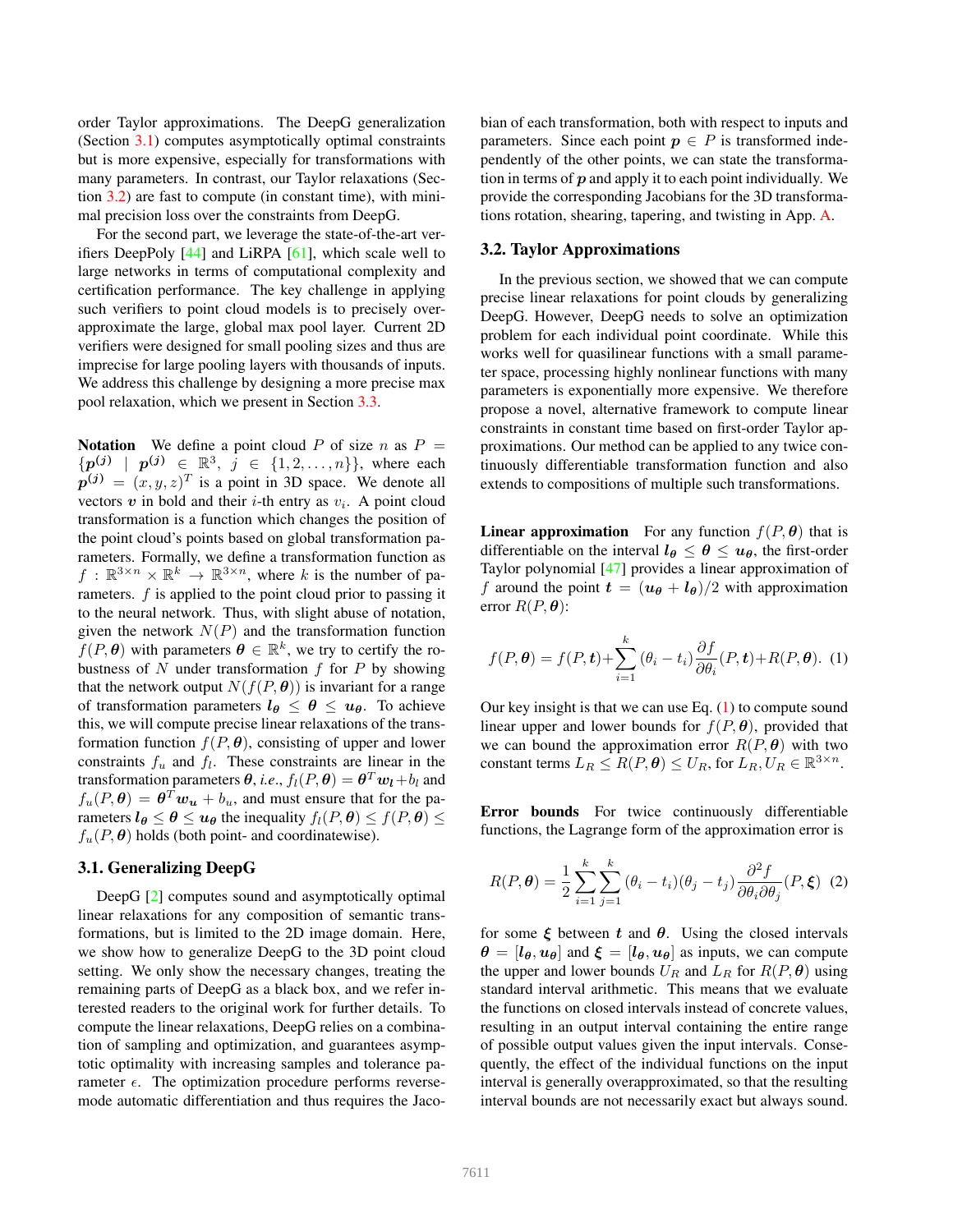Therefore, the resulting upper linear constraint

$$
f_u(P, \theta) = f(P, t) + \sum_{i=1}^k (\theta_i - t_i) \frac{\partial f}{\partial \theta_i}(P, t) + U_R \quad (3)
$$

and lower linear constraint

$$
f_l(P, \theta) = f(P, t) + \sum_{i=1}^k (\theta_i - t_i) \frac{\partial f}{\partial \theta_i}(P, t) + L_R \quad (4)
$$

create a sound overapproximation of *f* on  $[\iota_{\theta}, \iota_{\theta}]$ .

Rotation example We demonstrate this computation with rotation around the z-axis  $Rot<sub>Z</sub>$ , and we provide the relaxations for rotation around multiple axes, as well as shearing, tapering and twisting in App. A. The transformation function for rotation around the z-axis is

$$
Rot_{Z}(\boldsymbol{p}, \theta) = \begin{pmatrix} x \cos(\theta) - y \sin(\theta) \\ x \sin(\theta) + y \cos(\theta) \\ z \end{pmatrix}.
$$
 (5)

Recall that each point  $p \in P$  is transformed independently, and we can thus apply our method to each point individually. We consider the rotation interval  $\theta = [-\pi/2, \pi/2]$ , yielding  $t = 0$  and the first-order Taylor approximation

$$
Rot_{Z}(\boldsymbol{p}, \theta) = \begin{pmatrix} x \\ y \\ z \end{pmatrix} + \begin{pmatrix} -y \\ x \\ 0 \end{pmatrix} \theta + R(\boldsymbol{p}, \theta) \qquad (6)
$$

with approximation error

$$
R(\mathbf{p}, \theta) = \frac{1}{2} \begin{pmatrix} -x\cos(\xi) + y\sin(\xi) \\ -x\sin(\xi) - y\cos(\xi) \\ 0 \end{pmatrix} \theta^2 \tag{7}
$$

for  $\xi \in [-\pi/2, \pi/2]$ . To bound this term with constant bounds  $L_R \leq R(p,\theta) \leq U_R$ , we evaluate the entire function by replacing  $\xi = [-\pi/2, \pi/2]$  and  $\theta = [-\pi/2, \pi/2]$ with their valid interval range:

$$
[L_R, U_R] = \frac{1}{2} \begin{pmatrix} -x[0,1] + y[-1,1] \\ -x[-1,1] - y[0,1] \\ 0 \end{pmatrix} [0, \pi^2/4].
$$
 (8)

Considering  $p = (1, 1, 1)^T$  as an example, we obtain

$$
[l_R, u_R] = \begin{pmatrix} [-\pi^2/4, \pi^2/8] \\ [-\pi^2/4, \pi^2/8] \\ 0 \end{pmatrix}.
$$
 (9)

Composition of transformations Given twice continuously differentiable transformations  $f(P, \phi)$  and  $g(P, \psi)$ , the composition  $h(P, \theta) = g(f(P, \phi), \psi)$  is also twice continuously differentiable in  $\boldsymbol{\theta} = (\phi, \psi)^T$  (proof in App. B). Thus, we can directly compute its linear relaxation with the chain rule, using the first- and second-order partial derivatives of *f* and *g*. Our framework therefore naturally extends to the composition of multiple transformation functions.

#### 3.3. Improved Max Pool Relaxation

Many deep learning models for point clouds, including PointNet, use a global or semi-global max pool layer to aggregate local, pointwise features into permutation-invariant global features. Consequently, these pooling layers operate on thousands of input variables, orders of magnitude more than image classification models. Since state-of-the-art relaxations for max pool are designed for the 2D case with few inputs, applying these methods out-of-the-box to point cloud models causes substantial precision loss (App. E).

Addressing the above problem by designing more precise linear constraints for max pool is inherently difficult, as it requires reasoning in much higher dimensions compared to most univariate activation functions (*e.g*., ReLU). The state-of-the-art linear relaxations from DeepPoly for the max function  $y = \max_i x_i$  over input neurons  $x_i$  with corresponding upper and lower bounds  $u_i$  and  $l_i$  are:  $y \geq x_j$ for  $j = \arg \max_i l_i$  as a lower bound and  $y \leq u_{\max}$  $\max_i u_i$  as the upper bound. For the lower bound, any  $x_i$  would give a sound bound, since we know  $y \geq x_i$ . However, we have no such guarantees for the upper bound. DeepPoly simply uses the constant *u*max, which does not preserve relationship between neurons, causing significant precision loss. We therefore propose a scalable and more precise upper bound which preserves this relation.

As a first step, we check if we can prove that there exists an input neuron  $x_j$  which is always greater than the rest, that is:  $x_j > x_{i \neq j}$ . If this is the case, we simply return  $y \leq x_j$  as the upper bound. For example, consider the simplified case  $y := \max\{x_1, x_2\}$  with  $x_1 \in [-1, -0.1]$  and  $x_2 \in [0, 1]$ . Then  $x_1 < x_2$  for all inputs and our result  $y = x_2$  is exact.

Otherwise, we compute an upper bound based on the convex hull of all possible cases  $y = x_j, x_j \geq x_i$  for all possible *j*. In the two-variate example with  $x_1 \in [-1, 0.25]$ and  $x_2 \in [0, 1]$ , we cannot prove  $x_2 < x_1$  or  $x_1 < x_2$ for all inputs and instead must consider both cases  $S_1$  =  $\{y = x_1, x_1 \ge x_2, x_1 \in [-1, 0.25], x_2 \in [0, 1]\}$  and  $\mathcal{S}_2 = \{y = x_2, x_2 \ge x_1, x_1 \in [-1, 0.25], x_2 \in [0, 1]\}.$ Certifying all cases separately is prohibitive in practice, as it scales poorly with increasing input dimension and network depth. Instead, we compute the convex hull of  $S_1$  and  $S_2$ via the double description method  $[13]$ , the state-of-the-art for high-dimensional convex hull computation. The double description method represents a polytope both with the set of constraints and vertices and uses a conversion algorithms to convert between the two representations.

For vertex representations  $V_1$  and  $V_2$  of  $S_1$  and  $S_2$ , the convex hull vertices are  $V_1 \cup V_2$ , and the conversion computes output constraints  $S = \{y \in [0,1], x_1 \in$  $[-1, 0.25], x_2 \in [0, 1], y \geq x_1, y \geq x_2, y \leq 0.2 + 0.2x_1 +$  $x_2, y \leq 0.25 + 0.75x_2$ . Certification with *S* is faster than considering the two cases  $S_1$  and  $S_2$  separately, but it can still be expensive due to multiple linear constraints. There-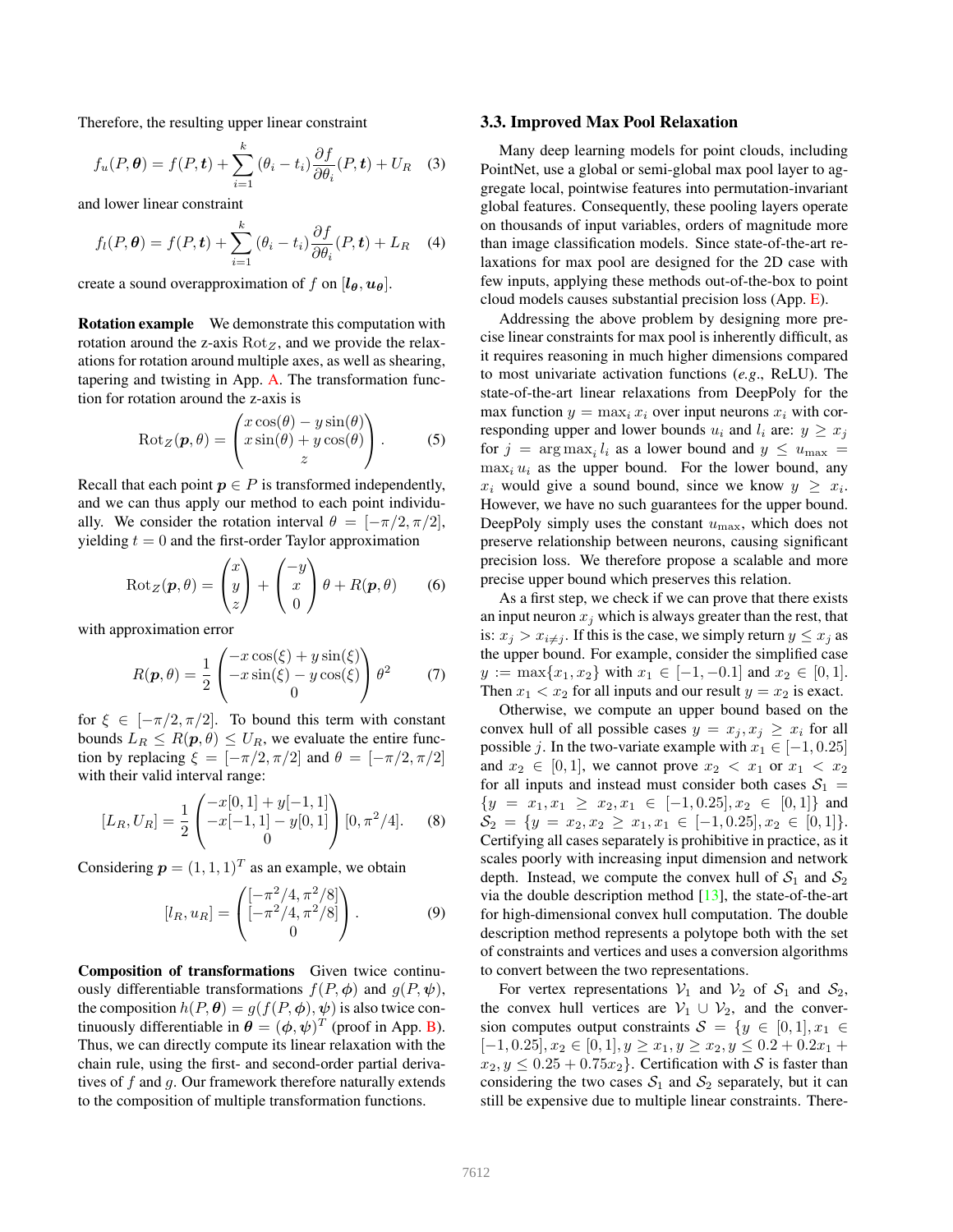fore, we relax  $S$  further by computing its DeepPoly  $[44]$ relaxation, keeping the interval bounds and one upper and lower polyhedral constraint for *y*. Prior work does not compute the convex hull and obtains  $y \in [0, 1]$  as interval bounds and  $x_2 \leq y \leq 1$  as polyhedral bounds. Note that the upper polyhedral bound is the same as the upper interval bound. In contrast, we obtain polyhedral bounds  $y \leq 0.2 + 0.2x_1 + x_2$  and  $y \leq 0.25 + 0.75x_2$  from *S*. To choose one among them, we compute the upper bound of the right-hand-side by replacing  $x_1$  and  $x_2$  with their interval bounds, obtaining 1.25 and 1, respectively. We choose  $0.25 + 0.75x_2$  with the smaller right-hand-side as our polyhedral bound, and our result is  $y \in [0, 1]$  and  $x_2 \leq y \leq 0.25 + 0.75x_2$ . While in this example our relaxation is strictly more precise than prior work, one cannot always theoretically establish increased precision. However, extensive experiments (Section 4.2) show that our method is significantly more precise in practice.

While this linear upper bound is more precise than stateof-the-art, it cannot be directly employed to certify point cloud models, since the complexity of convex hull computation grows exponentially in the number of input neurons, rendering the above computation infeasible for the thousands of neurons pooled in PointNet. Our key insight is to decompose the max pool operation into small groups of up to 10 neurons and to apply the max function recursively, making the computation tractable. For example, to take the max over 16 neurons  $\{x_1, \ldots, x_{16}\}$ , we first compute  $y_1 = \max\{x_1, \ldots, x_8\}$  and  $y_2 = \max\{x_9, \ldots, x_{16}\}$  and then merge both groups to obtain  $y = \max\{y_1, y_2\}$ . This allows us to scale our refined relaxation to large point cloud models, achieving significant improvements over the current state-of-the-art. We investigate the trade-off between running time and certification precision for different group sizes in App. D.1.

# 4. Experimental Evaluation

To illustrate the broad applicability of 3DCertify, we perform extensive experiments on different transformations, models, and tasks. Section 4.1 evaluates 3DCertify on a wide range of semantic transformations, comparing our generalization of DeepG, denoted as DeepG3D, and our Taylor framework, denoted as Taylor3D, to different baselines and analyzing the trade-off between our two methods. We investigate the impact of our improved max pool relaxation in Section 4.2, and we conduct an ablation study of the impact of various robustness-enhancing methods, such as adversarial training, in Section 4.3. Finally, we demonstrate the broad applicability of 3DCertify by performing the first robustness certification for part segmentation in Section 4.4. We make all of our code and models publicly available at https://github.com/eth-sri/3dcertify.

Experimental setup We use PointNet [36] models for all experiments since, despite their relatively simple architecture, they perform well for classification, part segmentation, and certification. Furthermore, PointNet is the basis for more complex, state-of-the-art models [37, 52], which could be certified with future verification advancements.

For classification, we evaluate 3DCertify on the 3D objects from the ModelNet40 [59] dataset, which are represented as point clouds and assigned to one of 40 different categories, such as tables or airplanes. We use the Point-Net classification architecture introduced by Qi *et al*. [36] without T-Nets and perform experiments for different point cloud sizes, for which we train separate versions of the model. We apply the standard pre-processing pipeline [36] to the point clouds: centering, scaling to the unit sphere, and rotating randomly around the  $z(up)$ -axis. These normalizations render the model invariant to translation and scaling, which is why we do not consider these transformations, even though our system could easily handle them.

For certification of classification models, we report the percentage of correctly classified objects for which we can guarantee correct classification under all input transformations. All reported numbers are averages over a random subset of 100 objects from the test set (consistent with prior work [2, 33, 39]). We use the same random subset for all experiments, and, unless otherwise noted, we run all experiments on point clouds with 64 points using our improved max pool relaxation and the DeepPoly verifier [44].

Splitting To increase certification precision for transformations with few parameters (*e.g*., rotation with one angle), one can split the parameter space into multiple smaller subsets (*e.g.*, split rotation by  $[-\theta, \theta]$  into  $[-\theta, 0]$  and  $[0, \theta]$ ) and certify correct classification on each subset individually. Then, if we can certify correct classification for all subsets, we can infer correct classification for their union. While this technique has been successfully applied to extend certification to larger parameter ranges [2, 33, 44], it can only be employed for transformations with few parameters since the cost grows exponentially in the number of parameters. Both DeepG3D and Taylor3D naturally support splitting.

#### 4.1. Semantic Transformations

Using 3DCertify, we evaluate the robustness of PointNet to several semantic transformations: rotation around one, two, and all three axes, shearing, twisting, and tapering, as well as compositions of these transformations. We compare the precision of our relaxations with two baselines: simple interval bounds, as well as refined bounds using implicit splitting introduced by Mohapatra *et al*. [33] with 15 625 splits, which we extend to the 3D domain. Finally, we analyze the trade-off between certification performance and computational complexity for DeepG3D and Taylor3D.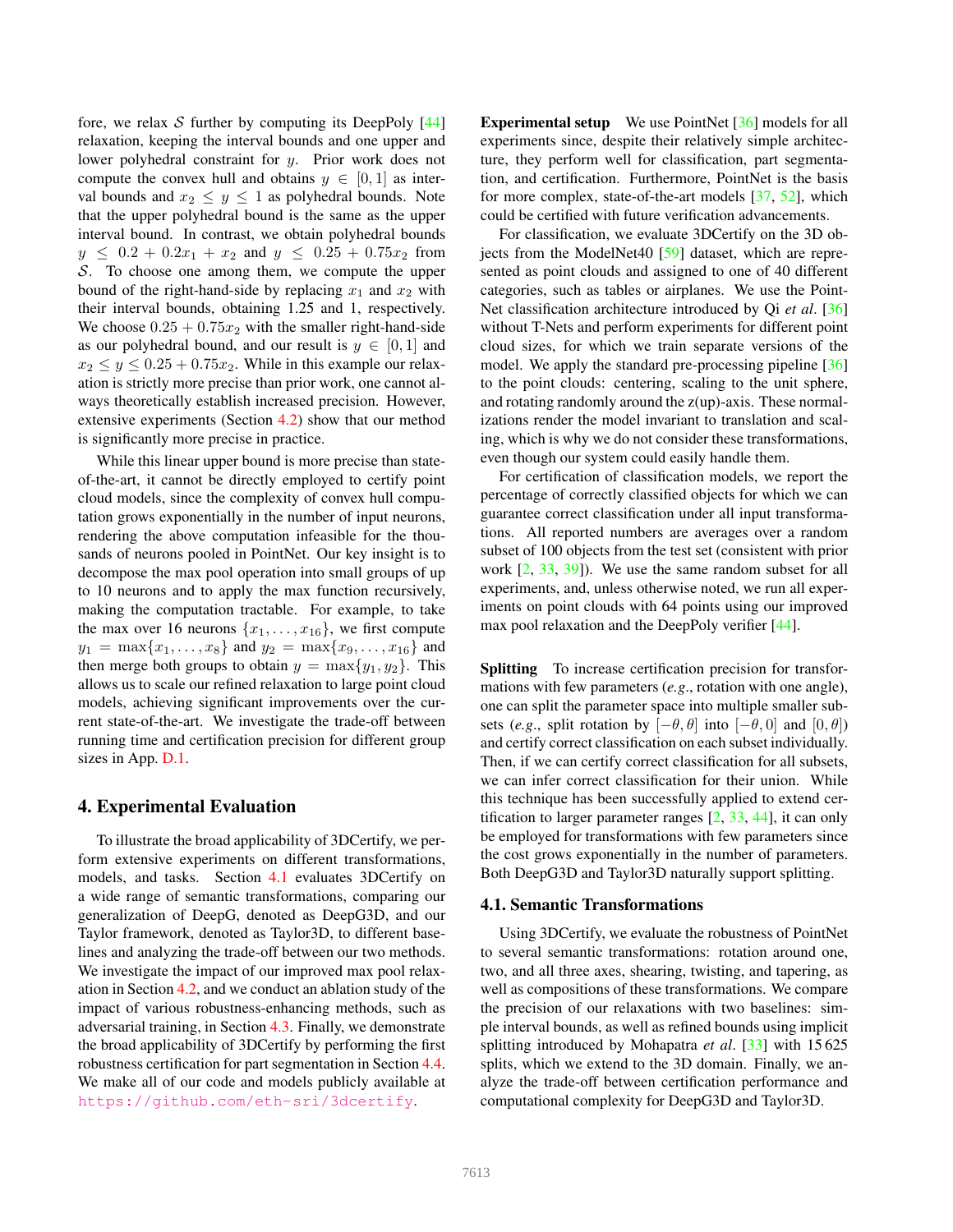|                       | $Rot_{z}$    |              | $Rot_{ZX}$ |              |             | $Rot_{ZYX}$ |  |
|-----------------------|--------------|--------------|------------|--------------|-------------|-------------|--|
| $+\theta$             | $20^{\circ}$ | $60^{\circ}$ | 50         | $10^{\circ}$ | $2^{\circ}$ | 5°          |  |
| Interval              | 70.7         | 54.3         | 6.5        | 33           | 1.1         | 0.0         |  |
| Mohapatra et al. [33] | 84.8         | 80.4         | 10.9       | 4.3          | 1.1         | 1.1         |  |
| Ours (DeepG3D)        | 96.7         | 95.7         | 89.1       | 73.9         | 72.8        | 58.7        |  |
| Ours (Taylor3D)       | 96.7         | 95.7         | 89.1       | 73.9         | 69.6        | 58.7        |  |

Rotation Rotation is one of the most common transformations of 3D objects. In particular, an object's rotation around the up-axis is often arbitrary and thus any model should be robust to changes in upright orientation. Additionally, a model should not be fooled by small rotations around the other axes. We perform thorough experiments for robustness certification of different rotation angles around one, two, and all three axes, displaying the results in Table 1. All rotations are performed for  $\pm \theta$ , *i.e.*, the total rotation angle is  $2\theta$ , with splits of  $2^{\circ}$  along each dimension. For rotations around a single axis, both our relaxations enable certification of almost all objects for up to *±*60°, which is equivalent to one third of all possible object orientations and significantly improves over both baselines. For two and three rotation axes, we certify robustness up to *±*5° and *±*3° respectively (again outperforming both baselines), since the number of splits required scales exponentially, as discussed above. Finally, to demonstrate that our system is independent of the concrete verifier, we also instantiate the LiRPA verifier [61] with Taylor3D to certify robustness against  $Rot_Z$  for  $±1°$  without splitting. DeepPoly certifies 97.8% and LiRPA certifies 95.7% of the objects, showing that 3DCertify can effectively certify robustness of PointNet independent of the concrete verifier used.

Additional transformations In addition to rotation, 3DCertify also handles shearing, twisting, and tapering, as well as compositions thereof. We compare certification accuracy and running time for DeepG3D and Taylor3D in Table 2 and observe that the relaxations are almost identical in terms of certification precision, although DeepG3D is slightly more precise in some cases such as  $Twist \circ Rot_{Z}$ . However, Taylor3D is orders of magnitude faster, particularly for transformations with multiple parameters. For example, Taylor3D requires 65ms to achieve the same certification for Twist  $\circ$  Taper  $\circ$  Rot<sub>Z</sub> as DeepG3D, which needs 65447ms (a 1000x speed-up). Unlike DeepG3D, Taylor3D could thus be employed in settings requiring instant certification feedback (*e.g*., real-time applications). We further demonstrate the effortless scaling of Taylor3D to real-world point clouds with up to 300k points [15] in App. D.2.

### 4.2. Improved Max Pool Relaxation

Scaling certification to large point clouds poses significant challenges for verifiers due to the much larger number of neurons involved in global feature pooling, underlining

|                                   |                      | Certified $(\% )$ |         | Time (ms) |         |  |
|-----------------------------------|----------------------|-------------------|---------|-----------|---------|--|
| $f(P, \theta)$                    | $\pm\theta$          | Taylor3D          | DeepG3D | Taylor3D  | DeepG3D |  |
| $Rot_{ZYX}$                       | $1^{\circ}$          | 73.9              | 73.9    | 8.87      | 391     |  |
|                                   | $1.5^\circ$          | 8.7               | 8.7     | 6.88      | 405     |  |
| Shear                             | 0.02                 | 93.5              | 93.5    | 0.07      | 230     |  |
|                                   | 0.03                 | 70.7              | 70.7    | 0.07      | 228     |  |
| Taper                             | 0.1                  | 81.5              | 81.5    | 0.46      | 232     |  |
|                                   | 0.2                  | 28.3              | 28.3    | 0.47      | 232     |  |
| Twist                             | 10                   | 76.1              | 76.1    | 0.70      | 209     |  |
|                                   | 20                   | 23.9              | 23.9    | 0.64      | 211     |  |
| Twist o                           | $10, 1^{\circ}$      | 57.6              | 60.9    | 3.04      | 580     |  |
| $Rot_{Z}$                         | $20, 1^{\circ}$      | 7.6               | 16.3    | 3.21      | 515     |  |
| Taper $\circ$                     | $0.1, 1^{\circ}$     | 69.6              | 68.5    | 4.64      | 531     |  |
| $Rot_{z}$                         | $0.2, 1^{\circ}$     | 20.7              | 20.7    | 4.54      | 918     |  |
| $Twist \circ$                     | $10, 0.1, 1^{\circ}$ | 20.7              | 20.7    | 64.08     | 32216   |  |
| $\text{Taper} \circ \text{Rot}_Z$ | $20, 0.2, 1^{\circ}$ | 5.4               | 5.4     | 65.04     | 65447   |  |

Table 2. Certification of different transformations and compositions thereof. DeepG3D provides slightly more precise certification, while Taylor3D is orders of magnitude more efficient.

| Points                     | 16   | 32   | 64   | 128            | 256  | 512  | 1024 |
|----------------------------|------|------|------|----------------|------|------|------|
| Boopathy <i>et al.</i> [5] | 3.7  | 3.6  | 3.3  | 2.2            | 4.4  | 5.6  | 6.7  |
| DeepPoly $[44]$            | 95.1 | 94.0 |      | 91.3 72.2 51.1 |      | 393  | 28.1 |
| Ours (Taylor3D)            | 97.5 | 94.0 | 93.5 | 81.1           | 66.7 | 49.4 | 37.1 |

Table 3. Certification of Rot<sub>Z</sub> with  $\theta = \pm 3^{\circ}$  for different max pool relaxations. Our relaxation is significantly more precise, particularly for large point clouds (*i.e*., large pooling layers).

the importance of a precise max pool relaxation such as the one we introduced in Section 3.3. We compare our new max pool relaxation to the DeepPoly relaxation [44], as it is the basis upon which we improve. We also integrate the linear relaxation proposed by Boopathy *et al*. [5] into DeepPoly as an additional baseline. We compare certification for rotation around one axis for *±*3° without splitting on point clouds of different sizes in Table 3. Our improved relaxation provides the best results in all settings, improving by up to 15.6% over the current state-of-the-art and with particular benefits for large point cloud sizes, which are essential in the context of 3D point cloud models. We further demonstrate the broad applicability of our max pool relaxation with experiments on computer vision models in App. D.1.

#### 4.3. Boosting Certified Robustness

It is well established that certified robustness of image classification models can be significantly increased via adversarial and provable training [3, 17, 32, 58, 63]. Here, we generalize such robust training methods to the 3D point cloud domain. Moreover, we identify that common point cloud network components lead to substantial trade-offs in terms of accuracy and certified robustness, providing essential insights to guide future architecture design.

In the 2D domain, adversarial threat models are generally formulated in terms of  $\ell_p$ -norms quantifying the pixel intensity perturbation. Such  $\ell_p$ -norm threat models extend naturally to the 3D point cloud setting, where they capture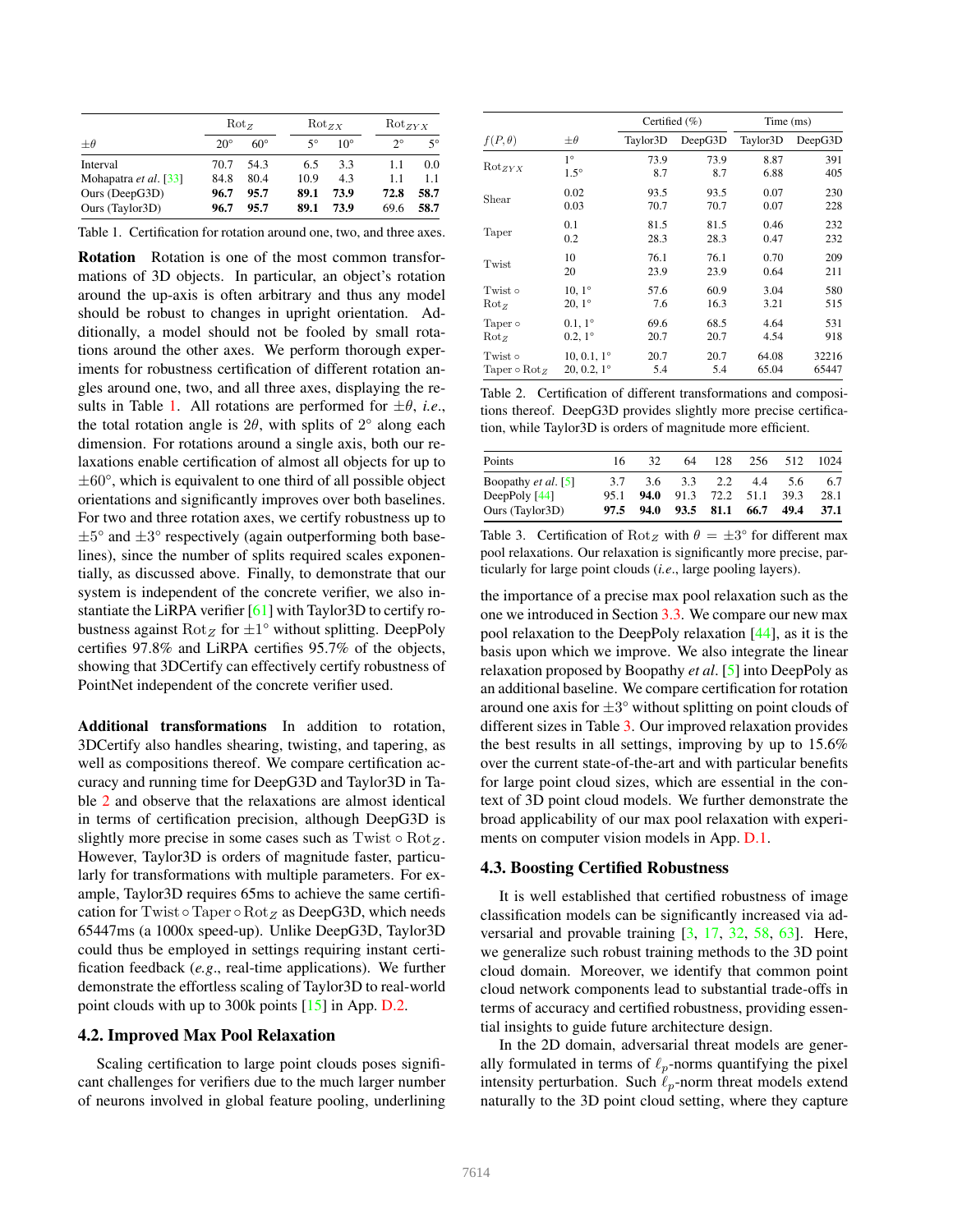|                |                |      | Accuracy $(\% )$ | Certified $(\% )$ |      |
|----------------|----------------|------|------------------|-------------------|------|
| Global Pooling | Training       | 64   | 256              | 64                | 256  |
| Max Pool       | <b>Natural</b> | 85.7 | 86.1             | 0.0               | 0.0  |
|                | Adversarial    | 84.4 | 85.6             | 22.2              | 3.2  |
|                | Provable       | 77.6 | 79.1             | 91.4              | 84.7 |
| Average Pool   | <b>Natural</b> | 81.9 | 84.0             | 0.0               | 0.0  |
|                | Adversarial    | 80.1 | 80.7             | 47.7              | 43.7 |
|                | Provable       | 72.7 | 72.6             | 85.3              | 76.7 |

Table 4. Ablation study for robustness-enhancing methods with pointwise  $\ell_{\infty}$ -perturbations on 64 and 256 points with  $\epsilon = 0.01$ .

the spatial perturbation of every point. We consider the  $\ell_{\infty}$ norm, which restricts perturbations to an  $\epsilon$ -box around the original point coordinates and corresponds to the commonly studied Hausdorff distance in the 3D adversarial attack literature [29, 53, 60, 62]. Note that perturbations shift each point independently from all others, unlike *e.g*., rotation.

We conduct an ablation study for various robustnessenhancing methods, including adversarial (FGSM) [16, 57] and provable (IBP) [17] training, and using different symmetric feature-aggregation functions (average pool and max pool). We use the fast adversarial training variant of FGSM by Wong *et al*. [57] since it is orders of magnitude faster than PGD [31] (and thus applicable to point cloud models) but provides similar performance in terms of certified robustness. We compare the accuracy and certified robustness in Table 4 and observe that average pool leads to a notable drop in accuracy (roughly 5%), confirming the results by Qi *et al*. [36]. While naturally trained models are not provably robust against perturbations, adversarial training significantly improves the robustness, particularly for average pool, which DeepPoly can encode exactly regardless of the point cloud size. In contrast, certification with max pool is challenging (particularly for larger point clouds) due to its nonlinearity – even with our improved relaxation. Provable training further increases robustness, although less for average pool than for max pool since IBP training uses intervals that are less precise for average pool than for max pool.

Running the same experiment with max pool and IBP training for point clouds with 2048 points results in a model with 77.4% accuracy and 94.9% certification, confirming the scalability of our approach to large point cloud sizes.

#### 4.4. Part Segmentation

In addition to object classification, we consider the safety-relevant task of part segmentation. For part segmentation, a model tries to predict which part of an object a point belongs to, *e.g*., the wings of an airplane or the legs of a chair. We show that 3DCertify, powered by our relaxations, is the first certification system to successfully handle this task, proving its usefulness beyond object classification.

For part segmentation, we use the ShapeNet-Part [7] dataset, which contains different classes of 3D objects with part annotations for each point. We train a part segmen-

| $\pm\theta$  |      | Interval Mohapatra et al. [33] DeepG3D Taylor3D |      |      |
|--------------|------|-------------------------------------------------|------|------|
| $5^{\circ}$  | 44.1 | 50.5                                            | 96.6 | 96.5 |
| $10^{\circ}$ | 32.2 | 46.5                                            | 95.7 | 95.6 |

Table 5. Ratio of certified points for Rot<sub>Z</sub> on part segmentation.

tation version of PointNet [36] on 64 points, with an IoU score of 0.82. The model architecture is shown in App. C. Table 5 shows the percentage of correctly classified points remaining invariant under  $Rot_Z$  with  $5^{\circ}$  splits, showing that DeepG3D and Taylor3D can certify robustness for most points, even for large rotation angles up to *±*10°. Moreover, the method scales to larger point clouds with 1024 points, with 95.5% of points certifiably robust to rotations of *±*5°.

#### 4.5. Discussion

Point cloud models achieve high accuracy on natural datasets, and 3DCertify shows that such models are also highly robust against 1D rotations, even for large angles. However, in line with our results, Zhao *et al*. [66] showed that 3D rotations achieve a 95% attack success rate with angles as small as  $\pm 2.81^{\circ}$ , implying that certification on the same model cannot scale beyond such small angles. In this light, our results for 3D rotations of  $\pm 5^{\circ}$  are meaningful though they highlight a need for further research on robust architectures. Moreover, our guarantees for  $\ell_{\infty}$ perturbations of  $\epsilon = 0.01$ , roughly 1% of the object's size, indicate that 3DCertify is applicable beyond semantic transformations. Our robust training results demonstrate that max pool is the best symmetric feature-aggregation function in terms of accuracy and provable robustness, confirming its importance for point cloud models. Finally, we note that current certifiers based on linear relaxations cannot compute efficient bounds for PointNet's T-Nets, which are known to boost the model's accuracy [36]. We thus consider investigating approaches to certify T-Nets without sacrificing precision an interesting direction for future work.

#### 5. Conclusion

We presented 3DCertify, the first scalable verifier able to certify robustness of 3D point cloud models against a wide range of semantic 3D transformations including rotations, shearing, twisting and tapering. The key insight of 3DCertify is a novel method which enables efficient and precise computation of linear relaxations for these transformations. Combined with an improved relaxation for max pool layers, our extensive evaluation on two datasets with object classification and part segmentation illustrates the effectiveness and broad applicability of 3DCertify.

Acknowledgements This work was partially supported by the ERC Starting Grant 680358. We thank the anonymous reviewers for their valuable feedback.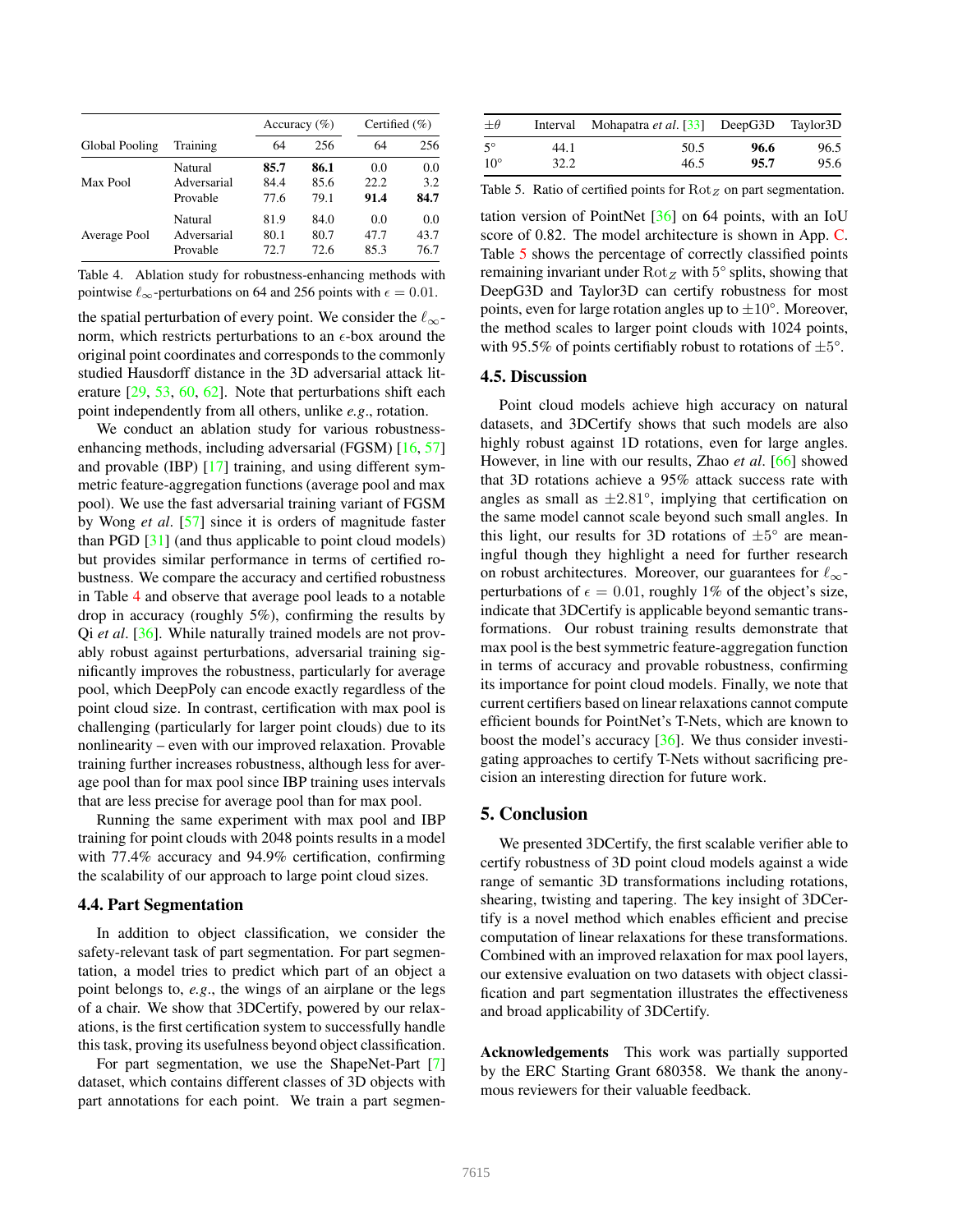# References

- [1] Anish Athalye, Nicholas Carlini, and David A. Wagner. Obfuscated gradients give a false sense of security: Circumventing defenses to adversarial examples. In *Proceedings of the 35th International Conference on Machine Learning*, 2018. 1
- [2] Mislav Balunovic, Maximilian Baader, Gagandeep Singh, Timon Gehr, and Martin T. Vechev. Certifying geometric robustness of neural networks. In *Advances in Neural Information Processing Systems 32*, 2019. 3, 4, 6, 15
- [3] Mislav Balunovic and Martin T. Vechev. Adversarial training and provable defenses: Bridging the gap. In *8th International Conference on Learning Representations*, 2020. 7
- [4] Gregory Bonaert, Dimitar I. Dimitrov, Maximilian Baader, and Martin T. Vechev. Fast and precise certification of transformers. In *42nd ACM SIGPLAN International Conference on Programming Language Design and Implementation*, 2021. 2
- [5] Akhilan Boopathy, Tsui-Wei Weng, Pin-Yu Chen, Sijia Liu, and Luca Daniel. Cnn-cert: An efficient framework for certifying robustness of convolutional neural networks. In *The Thirty-Third AAAI Conference on Artificial Intelligence*, 2019. 1, 2, 7
- [6] Yulong Cao, Chaowei Xiao, Dawei Yang, Jing Fang, Ruigang Yang, Mingyan Liu, and Bo Li. Adversarial objects against lidar-based autonomous driving systems. *CoRR*, abs/1907.05418, 2019. 2
- [7] Angel X. Chang, Thomas A. Funkhouser, Leonidas J. Guibas, Pat Hanrahan, Qi-Xing Huang, Zimo Li, Silvio Savarese, Manolis Savva, Shuran Song, Hao Su, Jianxiong Xiao, Li Yi, and Fisher Yu. Shapenet: An information-rich 3d model repository. *CoRR*, abs/1512.03012, 2015. 2, 8
- [8] Siheng Chen, Baoan Liu, Chen Feng, Carlos Vallespi-Gonzalez, and Carl Wellington. 3d point cloud processing and learning for autonomous driving: Impacting map creation, localization, and perception. *IEEE Signal Process. Mag.*, 38, 2021. 1
- [9] Xiaozhi Chen, Huimin Ma, Ji Wan, Bo Li, and Tian Xia. Multi-view 3d object detection network for autonomous driving. In *IEEE Conference on Computer Vision and Pattern Recognition*, 2017. 1
- [10] Jeremy M. Cohen, Elan Rosenfeld, and J. Zico Kolter. Certified adversarial robustness via randomized smoothing. In *Proceedings of the 36th International Conference on Machine Learning*, 2019. 2
- [11] Marc Fischer, Maximilian Baader, and Martin T. Vechev. Certified defense to image transformations via randomized smoothing. In *Advances in Neural Information Processing Systems 33*, 2020. 3
- [12] Marc Fischer, Maximilian Baader, and Martin T. Vechev. Scalable certified segmentation via randomized smoothing. In *Proceedings of the 38th International Conference on Machine Learning*, 2021. 3
- [13] Komei Fukuda and Alain Prodon. Double description method revisited. In *Combinatorics and Computer Science*, 1995. 5
- [14] Timon Gehr, Matthew Mirman, Dana Drachsler-Cohen, Petar Tsankov, Swarat Chaudhuri, and Martin T. Vechev. AI2: safety and robustness certification of neural networks with abstract interpretation. In *IEEE Symposium on Security and Privacy*, 2018. 2
- [15] Andreas Geiger, Philip Lenz, Christoph Stiller, and Raquel Urtasun. Vision meets robotics: The KITTI dataset. *Int. J. Robotics Res.*, 32, 2013. 7, 15
- [16] Ian J. Goodfellow, Jonathon Shlens, and Christian Szegedy. Explaining and harnessing adversarial examples. In *3rd International Conference on Learning Representations*, 2015. 8
- [17] Sven Gowal, Krishnamurthy Dvijotham, Robert Stanforth, Rudy Bunel, Chongli Qin, Jonathan Uesato, Relja Arandjelovic, Timothy Arthur Mann, and Pushmeet Kohli. Scalable verified training for provably robust image classification. In *IEEE/CVF International Conference on Computer Vision*. IEEE, 2019. 7, 8
- [18] Charles R. Harris, K. Jarrod Millman, St'efan J. van der Walt, Ralf Gommers, Pauli Virtanen, David Cournapeau, Eric Wieser, Julian Taylor, Sebastian Berg, Nathaniel J. Smith, Robert Kern, Matti Picus, Stephan Hoyer, Marten H. van Kerkwijk, Matthew Brett, Allan Haldane, Jaime Fern'andez del R'ıo, Mark Wiebe, Pearu Peterson, Pierre G'erard-Marchant, Kevin Sheppard, Tyler Reddy, Warren Weckesser, Hameer Abbasi, Christoph Gohlke, and Travis E. Oliphant. Array programming with NumPy. *Nature*, 585(7825):357–362, Sept. 2020. 15
- [19] Guy Katz, Clark W. Barrett, David L. Dill, Kyle Julian, and Mykel J. Kochenderfer. Reluplex: An efficient SMT solver for verifying deep neural networks. In *Computer Aided Verification - 29th International Conference*, 2017. 1, 2
- [20] Itai Lang, Uriel Kotlicki, and Shai Avidan. Geometric adversarial attacks and defenses on 3d point clouds. *CoRR*, abs/2012.05657, 2020. 2
- [21] Yann LeCun, Léon Bottou, Yoshua Bengio, and Patrick Haffner. Gradient-based learning applied to document recognition. *Proceedings of the IEEE*, 86(11):2278–2324, 1998. 14
- [22] Mathias Lécuyer, Vaggelis Atlidakis, Roxana Geambasu, Daniel Hsu, and Suman Jana. Certified robustness to adversarial examples with differential privacy. In *IEEE Symposium on Security and Privacy*, 2019. 2
- [23] Kibok Lee, Zhuoyuan Chen, Xinchen Yan, Raquel Urtasun, and Ersin Yumer. Shapeadv: Generating shape-aware adversarial 3d point clouds. *CoRR*, abs/2005.11626, 2020. 2
- [24] Linyi Li, Maurice Weber, Xiaojun Xu, Luka Rimanic, Tao Xie, Ce Zhang, and Bo Li. Provable robust learning based on transformation-specific smoothing. *CoRR*, abs/2002.12398, 2020. 3
- [25] Xianzhi Li, Ruihui Li, Guangyong Chen, Chi-Wing Fu, Daniel Cohen-Or, and Pheng-Ann Heng. A rotationinvariant framework for deep point cloud analysis. *CoRR*, abs/2003.07238, 2020. 2
- [26] Ming Liang, Bin Yang, Shenlong Wang, and Raquel Urtasun. Deep continuous fusion for multi-sensor 3d object detection. In *Computer Vision - 15th European Conference*, 2018. 1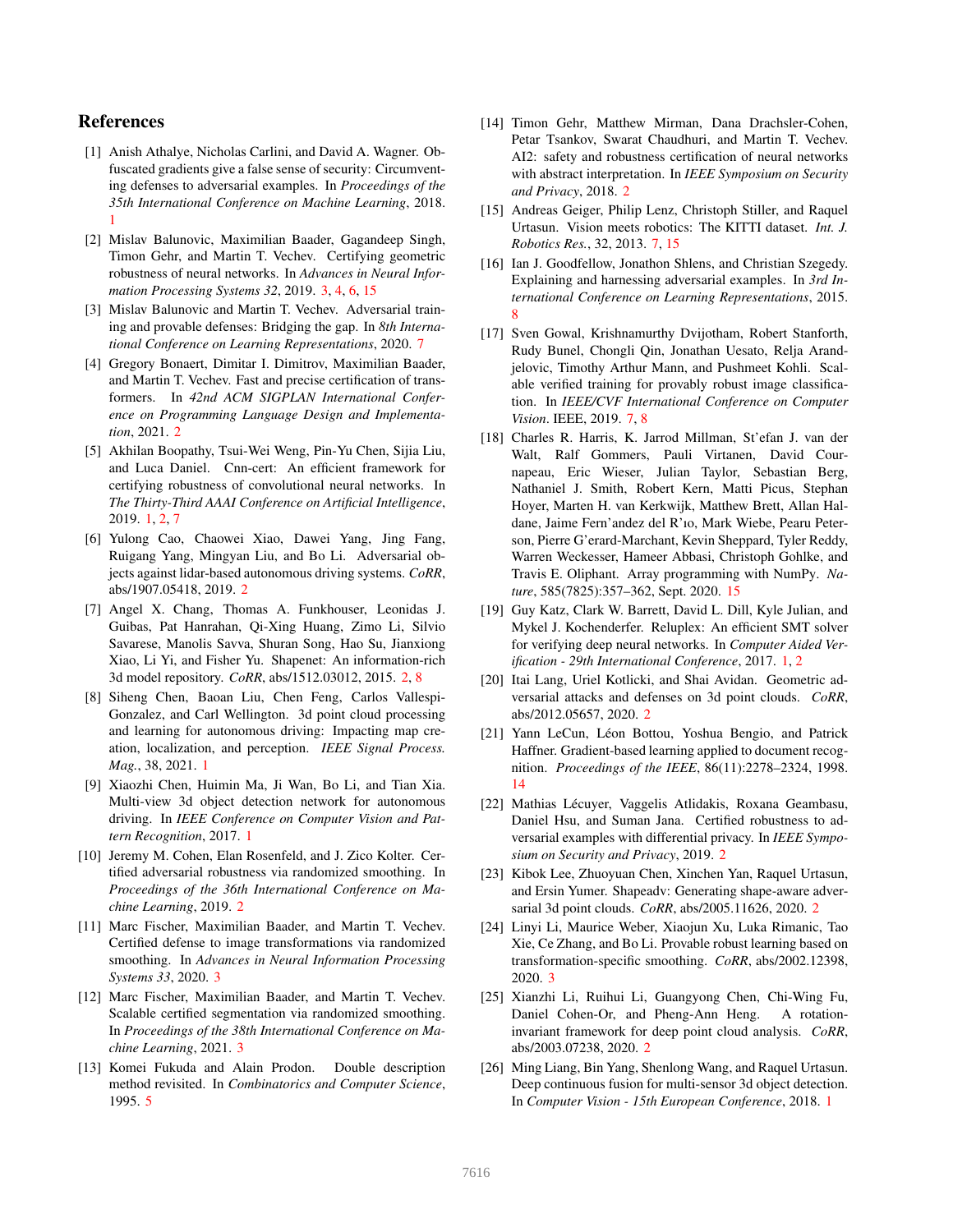- [27] Wang Lin, Zhengfeng Yang, Xin Chen, Qingye Zhao, Xiangkun Li, Zhiming Liu, and Jifeng He. Robustness verification of classification deep neural networks via linear programming. In *IEEE Conference on Computer Vision and Pattern Recognition*, 2019. 2
- [28] Daniel Liu, Ronald Yu, and Hao Su. Extending adversarial attacks and defenses to deep 3d point cloud classifiers. In *IEEE International Conference on Image Processing*, 2019. 1, 2
- [29] Daniel Liu, Ronald Yu, and Hao Su. Adversarial shape perturbations on 3d point clouds. In *Computer Vision - ECCV Workshops*, 2020. 2, 8
- [30] Hongbin Liu, Jinyuan Jia, and Neil Zhengiang Gong. Pointguard: Provably robust 3d point cloud classification. *CoRR*, abs/2103.03046, 2021. 3
- [31] Aleksander Madry, Aleksandar Makelov, Ludwig Schmidt, Dimitris Tsipras, and Adrian Vladu. Towards deep learning models resistant to adversarial attacks. In *6th International Conference on Learning Representations*, 2018. 8
- [32] Matthew Mirman, Timon Gehr, and Martin T. Vechev. Differentiable abstract interpretation for provably robust neural networks. In *Proceedings of the 35th International Conference on Machine Learning*, 2018. 7
- [33] Jeet Mohapatra, Tsui-Wei Weng, Pin-Yu Chen, Sijia Liu, and Luca Daniel. Towards verifying robustness of neural networks against A family of semantic perturbations. In *IEEE/CVF Conference on Computer Vision and Pattern Recognition*, 2020. 3, 6, 7, 8
- [34] Mark Niklas Müller, Gleb Makarchuk, Gagandeep Singh, Markus Püschel, and Martin T. Vechev. Precise multineuron abstractions for neural network certification. *CoRR*, abs/2103.03638, 2021. 2
- [35] Kexin Pei, Yinzhi Cao, Junfeng Yang, and Suman Jana. Towards practical verification of machine learning: The case of computer vision systems. *CoRR*, abs/1712.01785, 2017. 3
- [36] Charles Ruizhongtai Qi, Hao Su, Kaichun Mo, and Leonidas J. Guibas. Pointnet: Deep learning on point sets for 3d classification and segmentation. In *IEEE Conference on Computer Vision and Pattern Recognition*, 2017. 1, 2, 3, 6, 8, 13, 14
- [37] Charles Ruizhongtai Qi, Li Yi, Hao Su, and Leonidas J. Guibas. Pointnet++: Deep hierarchical feature learning on point sets in a metric space. In *Advances in Neural Information Processing Systems 30*, 2017. 2, 6
- [38] Aditi Raghunathan, Jacob Steinhardt, and Percy Liang. Semidefinite relaxations for certifying robustness to adversarial examples. In *Advances in Neural Information Processing Systems 31*, 2018. 2
- [39] Anian Ruoss, Maximilian Baader, Mislav Balunovic, and Martin T. Vechev. Efficient certification of spatial robustness. In *Thirty-Fifth AAAI Conference on Artificial Intelligence*, 2021. 3, 6
- [40] Hadi Salman, Jerry Li, Ilya P. Razenshteyn, Pengchuan Zhang, Huan Zhang, Sébastien Bubeck, and Greg Yang. Provably robust deep learning via adversarially trained smoothed classifiers. In *Advances in Neural Information Processing Systems 32*, 2019. 2
- [41] Hadi Salman, Greg Yang, Huan Zhang, Cho-Jui Hsieh, and Pengchuan Zhang. A convex relaxation barrier to tight robustness verification of neural networks. In *Advances in Neural Information Processing Systems 32*, 2019. 2
- [42] Gagandeep Singh, Rupanshu Ganvir, Markus Püschel, and Martin T. Vechev. Beyond the single neuron convex barrier for neural network certification. In *Advances in Neural Information Processing Systems 32*, 2019. 1, 2
- [43] Gagandeep Singh, Timon Gehr, Matthew Mirman, Markus Püschel, and Martin T. Vechev. Fast and effective robustness certification. In *Advances in Neural Information Processing Systems 31*, 2018. 2
- [44] Gagandeep Singh, Timon Gehr, Markus Püschel, and Martin T. Vechev. An abstract domain for certifying neural networks. *Proc. ACM Program. Lang.*, 3, 2019. 1, 2, 3, 4, 6, 7, 14
- [45] Gagandeep Singh, Timon Gehr, Markus Püschel, and Martin T. Vechev. Boosting robustness certification of neural networks. In *7th International Conference on Learning Representations*, 2019. 2
- [46] Jiachen Sun, Karl Koenig, Yulong Cao, Qi Alfred Chen, and Z. Morley Mao. On the adversarial robustness of 3d point cloud classification. *CoRR*, abs/2011.11922, 2020. 2
- [47] Brook Taylor. *Methodus incrementorum directa & inversa / auctore Brook Taylor.* Typis Pearsonianis: prostant apud Gul. Innys, 1715. 4
- [48] Vincent Tjeng, Kai Y. Xiao, and Russ Tedrake. Evaluating robustness of neural networks with mixed integer programming. In *7th International Conference on Learning Representations*, 2019. 1, 2
- [49] Florian Tramèr, Nicholas Carlini, Wieland Brendel, and Aleksander Madry. On adaptive attacks to adversarial example defenses. In *Advances in Neural Information Processing Systems 33*, 2020. 1
- [50] Shiqi Wang, Kexin Pei, Justin Whitehouse, Junfeng Yang, and Suman Jana. Efficient formal safety analysis of neural networks. In *Advances in Neural Information Processing Systems 31*, 2018. 2
- [51] Shiqi Wang, Kexin Pei, Justin Whitehouse, Junfeng Yang, and Suman Jana. Formal security analysis of neural networks using symbolic intervals. In *27th USENIX Security Symposium*, 2018. 2
- [52] Yue Wang, Yongbin Sun, Ziwei Liu, Sanjay E. Sarma, Michael M. Bronstein, and Justin M. Solomon. Dynamic graph CNN for learning on point clouds. *ACM Trans. Graph.*, 38, 2019. 2, 6
- [53] Yuxin Wen, Jiehong Lin, Ke Chen, and Kui Jia. Geometryaware generation of adversarial and cooperative point clouds. *CoRR*, abs/1912.11171, 2019. 1, 2, 8
- [54] Tsui-Wei Weng, Huan Zhang, Hongge Chen, Zhao Song, Cho-Jui Hsieh, Luca Daniel, Duane S. Boning, and Inderjit S. Dhillon. Towards fast computation of certified robustness for relu networks. In *Proceedings of the 35th International Conference on Machine Learning*, 2018. 2
- [55] Matthew Wicker and Marta Kwiatkowska. Robustness of 3d deep learning in an adversarial setting. In *IEEE Conference on Computer Vision and Pattern Recognition*, 2019. 2